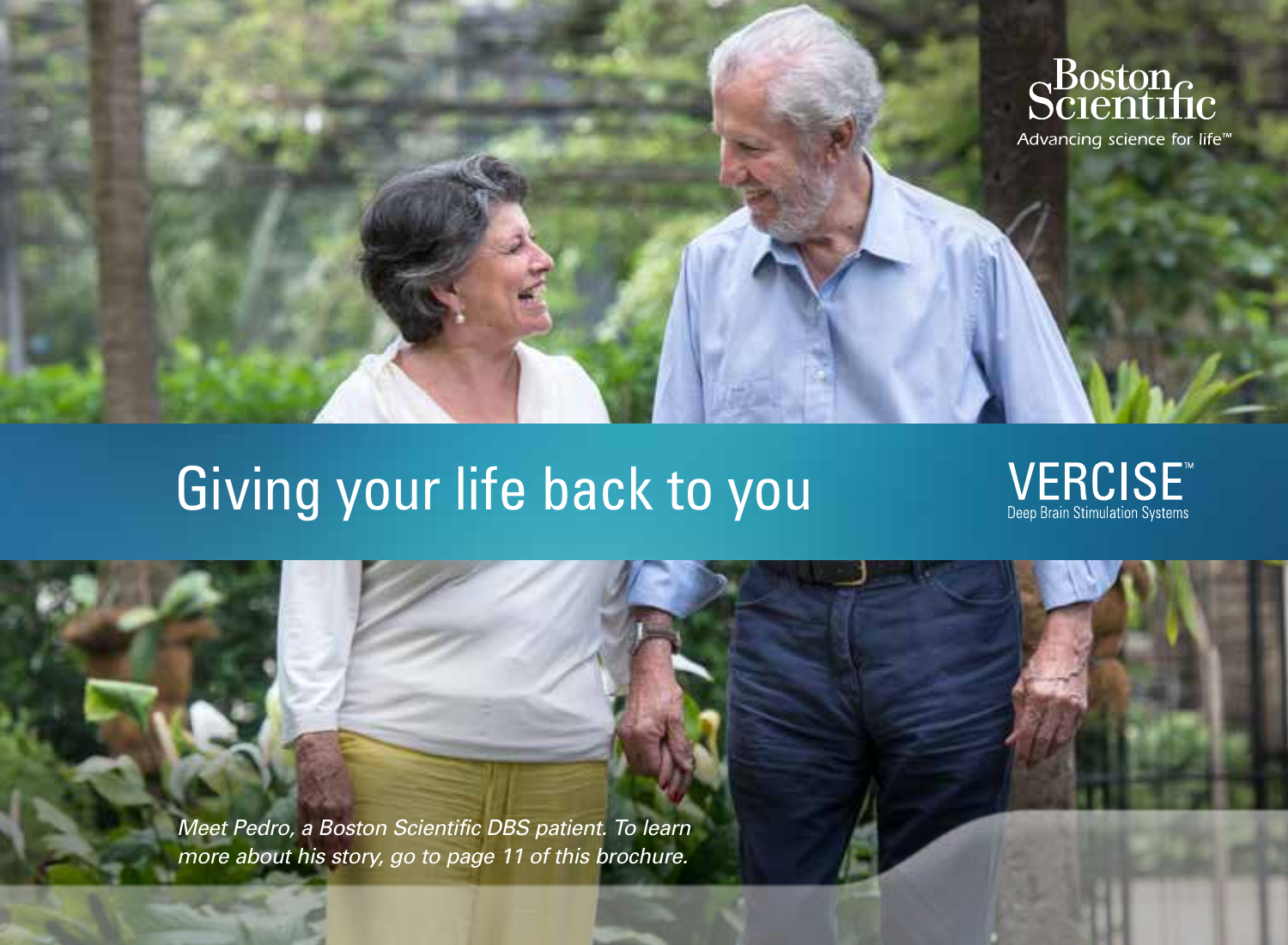### About Movement Disorders

Movement disorders are neurological conditions that affect the body's ability to control or initiate movement. Tens of millions of people are afflicted with a movement disorder worldwide. 1 Three of the most common movement disorders are Parkinson's disease, dystonia, and essential tremor.

**Parkinson's disease** is caused by a deficiency of dopamine-producing cells. The shortage of dopamine, a substance that is used in the brain to transmit signals, causes the symptoms of Parkinson's disease to appear.



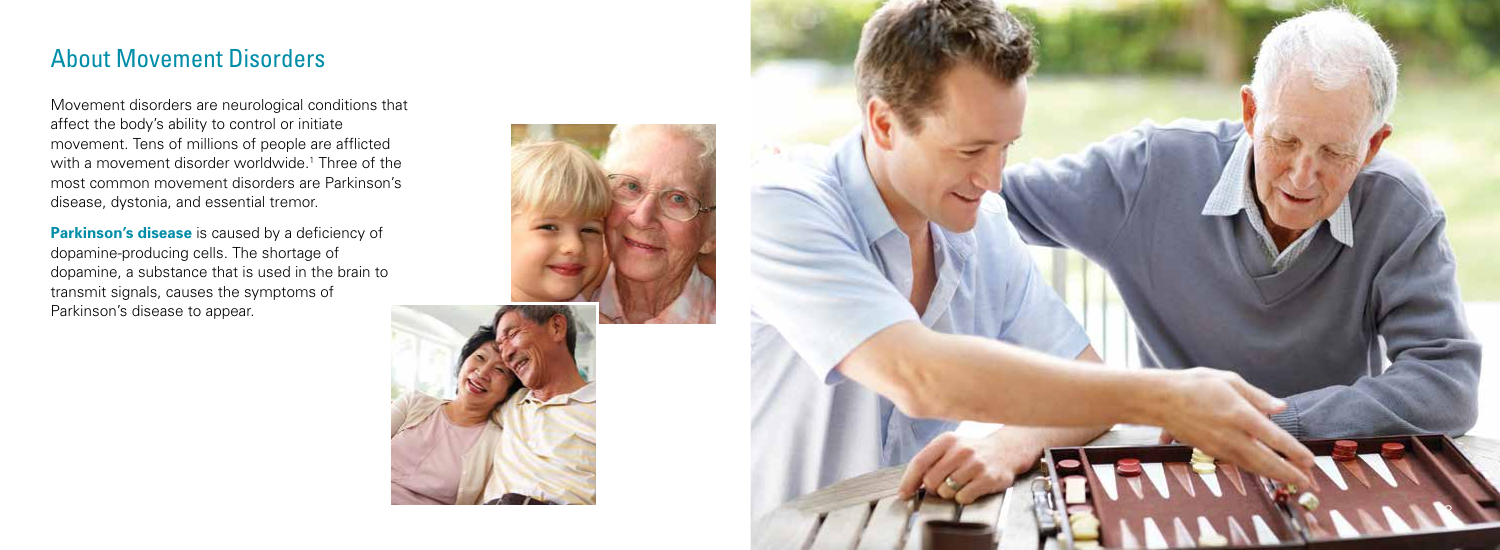

## About Movement Disorders

**Dystonia** is a condition that causes sustained muscle contractions triggering twisting and repetitive movements or unintended postures. Dystonia can affect a specific area of the body or be more widespread throughout several muscle groups. These muscle contractions can be painful and interfere with day-to-day activities.

**Essential tremor** is an involuntary and rhythmic tremor that can affect any part of your body, although manifestation in the hands is most common.

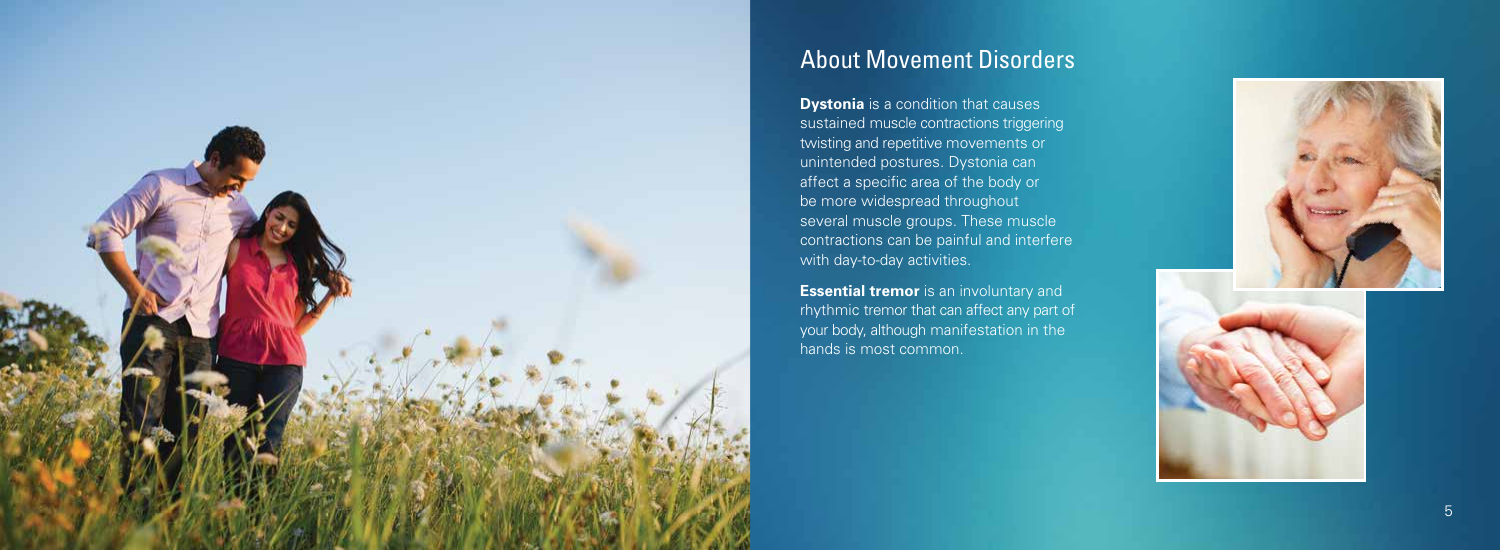### Understanding Deep Brain Stimulation

Deep Brain Stimulation (DBS) is a treatment that can help reduce some of the symptoms of movement disorders, such as Parkinson's disease, dystonia, and essential tremor. DBS uses a small medical device that is implanted in your body to stimulate a portion of your brain. The treatment may help to improve your motor functions that are affected by Parkinson's disease such as tremor, slowness, and rigidity.



Although DBS is not a cure, it may help improve your day-to-day experiences. For Parkinson's disease patients, most people will continue to take their medications but often at a reduced dosage. Because your medication may be lessened, you may also have a reduction in some of the medication-related side effects such as motor fluctuations (ON-OFF condition) and involuntary movements, also referred to as dyskinesia. For dystonic and tremor patients, DBS therapy may reduce some of the primary symptoms and improve daily life.

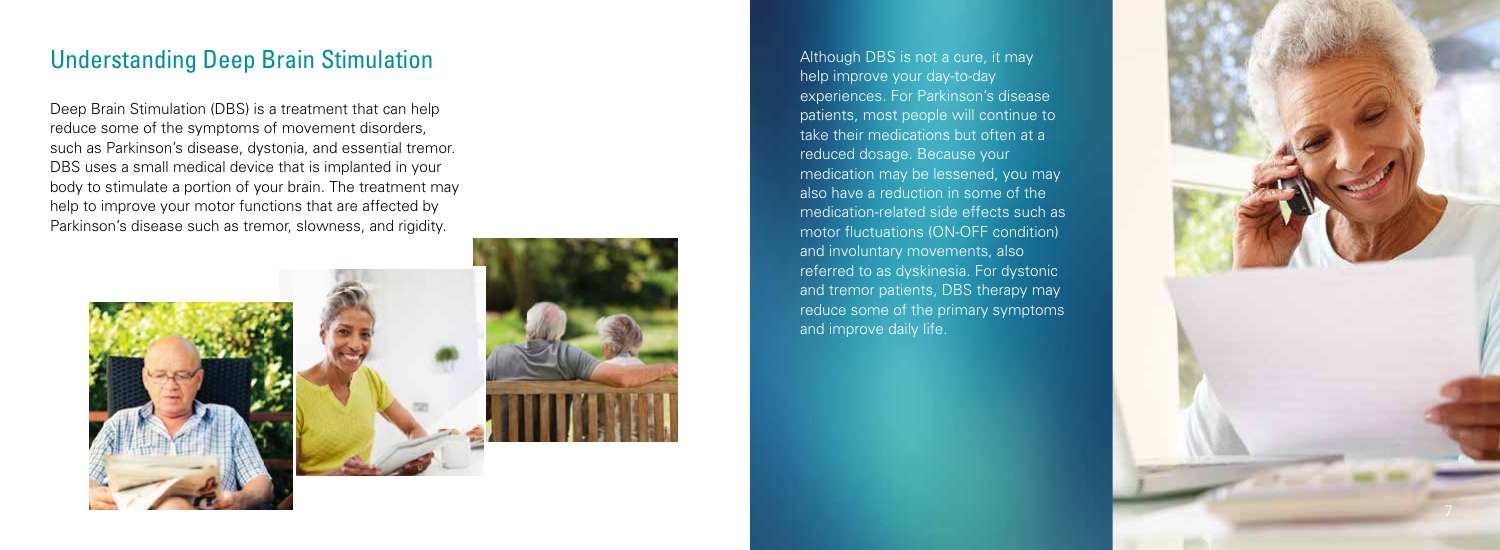### How DBS Works

Deep Brain Stimulation uses a device similar in size and shape to a cardiac pacemaker. It sends signals to your brain to help control the symptoms of movement disorders. Your doctor will place one or two insulated wires called "leads"  $\bigcirc$  in the brain. The leads are then connected to the stimulator,  $\Omega$  and the stimulator is placed under the skin in the chest. When the stimulator is turned on, it produces mild electrical impulses 3 that stimulate a specific target within the brain. The stimulation may help regulate the incorrect signaling in the brain, improving some of the symptoms of movement disorders.



 $\partial \Sigma_{\rm BB}$ VERCISE • All our systems come with industry-leading precision technology standard, enabling your doctor to deliver therapy with precision, and the flexibility to adapt your treatment as the needs of your condition change.

Hoston.<br>Scanntific

**VERCISE PC** 

9

亲 **Schulation** ON.

### **Patients: first, and always**

• From start to finish, we designed our products with patients in mind. And we're with you every step of the way.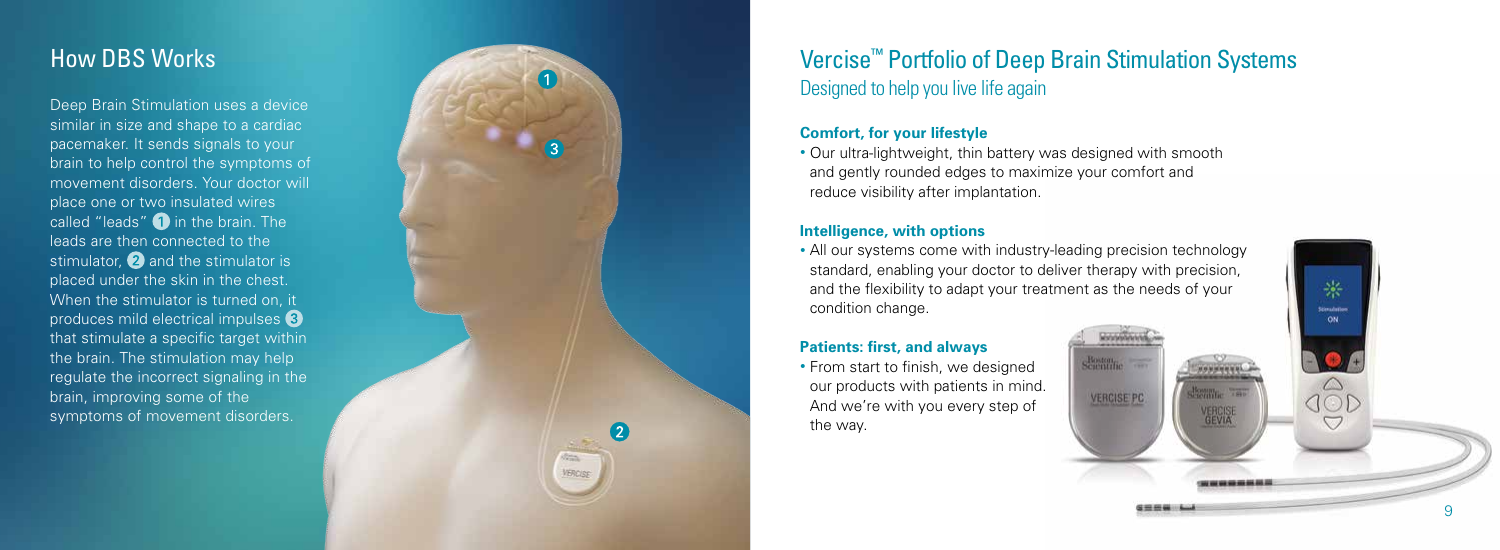### As a DBS Patient, You Have Choices…

Only Boston Scientific brings you **directional stimulation** with **Multiple Independent Current Control** *technology***.** 

Boston Scientific's Vercise Directional System \* is designed to **give your doctor control** over the size and shape of your stimulation.

This ability to direct the therapy to the area of your brain responsible for coordinating movement, and steer it away from regions associated with side effects, may result in **a more precise therapy.**

As a patient, you may make fewer tradeoffs to **achieve the results you want.**

### What is MICC and why is it so important in DBS?

- **Multiple Independent Current Control** is a long name for a simple and elegant idea.
- Doctors use MICC to **control the placement and intensity** of your DBS therapy with precision.
- As a movement disorder patient, this means that as the needs of your condition change, your DBS system from Boston Scientific gives you and your doctor the **options you need, when you need them.**

## A Life Transformed

*"I feel really lively, like I'm young again. I've got my life back. I now have huge expectations for the future. I still have a lot to do."*

Pedro Curry Parkinson's Disease Patient

Retired architect Pedro Curry loved to paint and draw, but when his Parkinson's disease progressed, he could no longer draw a straight line. Unable to walk and confined to a wheelchair, he consulted a physician who suggested he might be a candidate for Deep Brain Stimulation (DBS). After a series of preoperative tests, Pedro decided to move ahead with the surgery. He entered the hospital in a wheelchair and, following a successful procedure, was able to walk away on foot three days after his surgery. Today Pedro is living his life again, walking, painting, and spending time with family.

Individual results may vary. Not every individual will experience the same benefits.

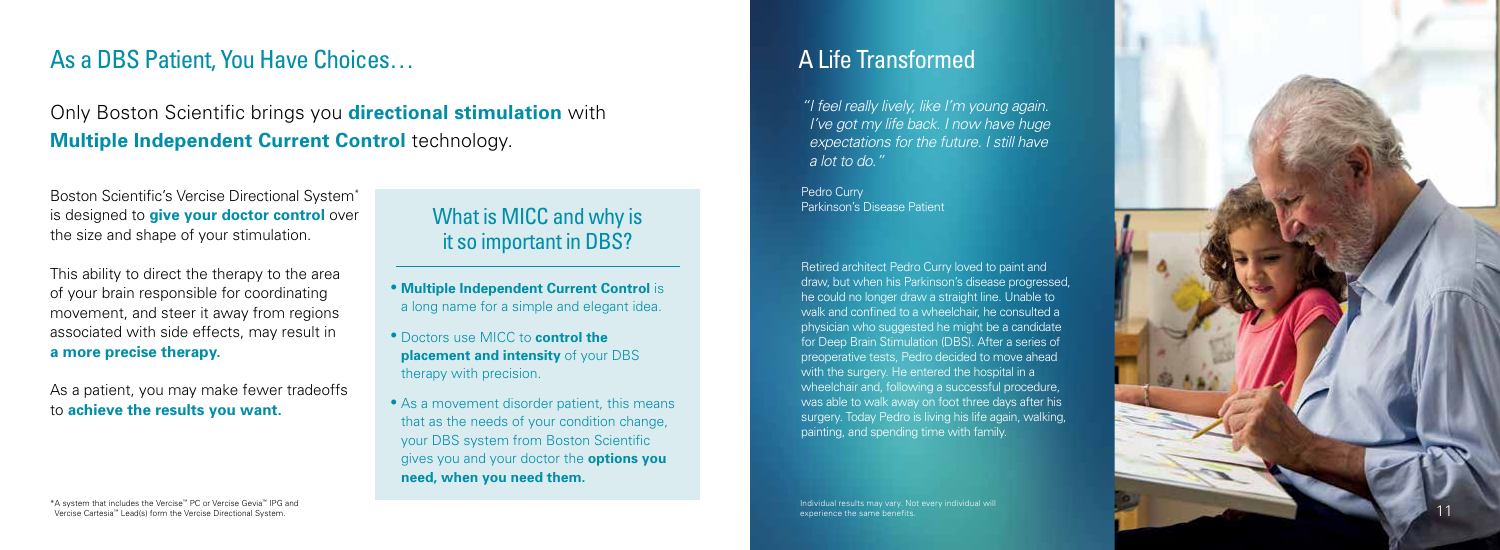### Frequently Asked Questions

#### **Q: Is Deep Brain Stimulation safe?**

A: The short- and long-term safety of DBS has been well-established. Deep Brain Stimulation has been around for over two decades. More than 100,000<sup>2</sup> patients have been treated with DBS for a variety of illnesses.

You should review the risks of DBS with your physician.

### **Q: What are the possible benefits of DBS?**

A: DBS may help you to control some of the disabling symptoms of your condition. You may be able to increase your daily life activities and improve your overall quality of life. DBS is a non-destructive form of surgery. Is is also reversible. The stimulator and lead can be removed, or the entire



#### **Q: How long will my DBS system last?**

A: While results will vary depending on individual settings, Vercise Gevia ™, Boston Scientific's rechargeable system, is designed to last up to 25 years. The battery longevity of the non-rechargeable system, Vercise ™ PC, is dependent on the individual settings your condition may require. On average for Parkinson 's disease, the system may last for 3–5 years.

#### **Q: Can I travel with my DBS system? \***

A: Yes, you can travel with your DBS system. Metal detectors, X-ray machines, security scanners, and other security devices will not damage the implant but may cause unintentional stimulation.

The implant may also activate metal detector alarms. It is recommended you carry your patient ID card at all times.



\*Please review the back cover of this brochure.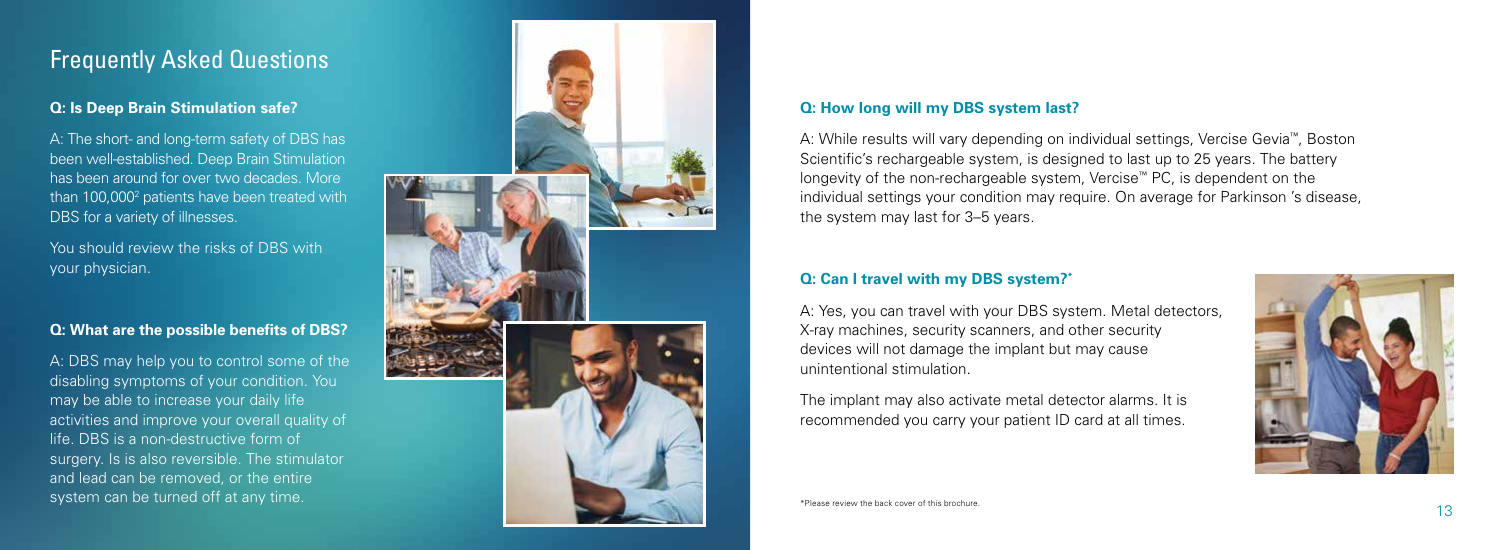

### **Q: What are the possible risks of DBS?\***

A: As with any surgical procedure, there are risks involved. Please discuss these risks with your physician.

### **Q: Can I get an MRI?**

A: While the Vercise Gevia™ system is MR conditional, you must consult with your healthcare provider to determine your individual MRI eligibility.\*

#### **Q: Could I be a candidate for Deep Brain Stimulation?**

A: For Parkinson's patients, the ideal candidate has responded positively to levodopa treatment but is unable to control the motor symptoms of his or her disease with medication alone. For dystonic patients, the ideal candidate is at least 7 years old and no longer achieves sufficient dystonia symptom relief with medications alone.

DBS surgery should be carried out by an experienced neurosurgeon working as part of an interdisciplinary team. Your neurologist and other physicians with whom you work closely can determine if DBS is a suitable therapy for you and your symptoms.

#### **Q: Where can I go to learn more?**

A: For more information, go to **bostonscientific.com**.



\*Please review the back cover of this brochure.